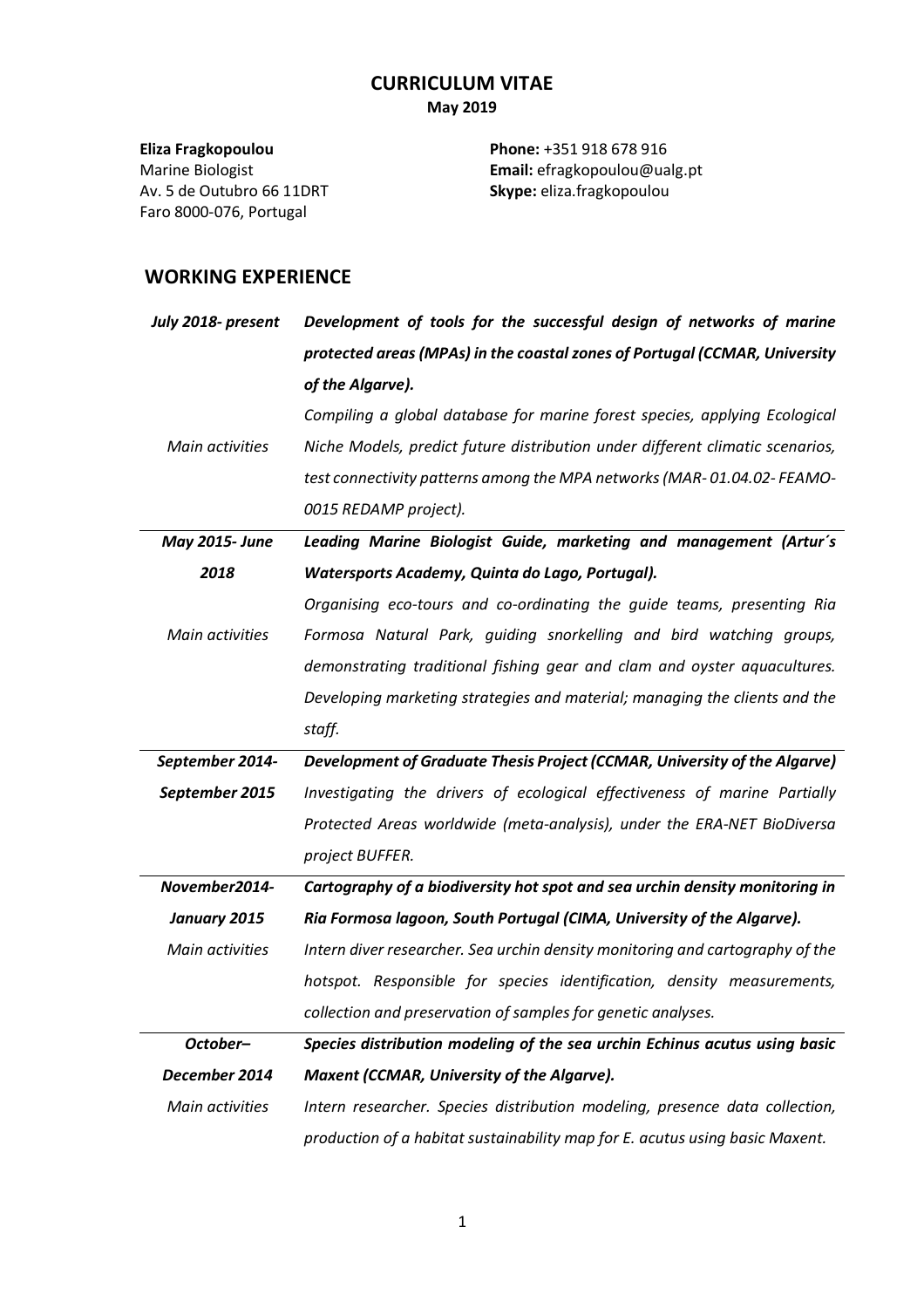| September-            | Seasonal underwater visual census of demersal fish in the Arrábida Marine        |
|-----------------------|----------------------------------------------------------------------------------|
| October 2014          | Park, Portugal (CCMAR, University of the Algarve).                               |
|                       | Intern diver. Seasonal underwater visual census of demersal fish in the          |
| Main activities       | Arrábida Marine Park Portugal. Second diver, responsible for the spool line      |
|                       | deployment and later, for the data insertion in Access.                          |
| November 2012-        | Mapping the high-risk areas for Caretta caretta turtles around Kefalonia         |
| February 2013         | Island, Greece (Municipality of Kefalonia Island).                               |
|                       | Collecting presence data of dead/injured turtles and associating them to main    |
| Main activities       | shipping routes and fishing grounds, contacting authorities, dealing with        |
|                       | bureaucracy, building trust-relationship with fishers.                           |
| September 2012        | Assistant member crew on expedition for mapping the Posidonia oceanica           |
|                       | meadows around the South coast of Kefalonia Island, Greece (OCEANUS,             |
|                       | <b>University of Patras).</b>                                                    |
| Main activities       | Monitoring of side scan sonar, sub bottom profiler and drop off camera,          |
|                       | reading and analyzing data, navigating research vessel.                          |
| <b>July-September</b> | Developing of Undergraduate Thesis Project (Marine Remote Sensing                |
| 2011                  | Group, University of the Aegean).                                                |
| Main activities       | Production of bathymetric map of Kaloni Bay, Lesvos Island. Collection and       |
|                       | analysis of bathymetric data, combination of bathymetric data and satellite      |
|                       | data for production of a bathymetric map.                                        |
| March- July 2011      | Outdoor behavioral observer on seals at the Ythan Estuary, Scotland              |
|                       | (OceanLab, University of Aberdeen)                                               |
| Main activities       | Monitoring seasonal pattern of seal activity, count and identification of seals, |
|                       | recording predation on salmon, monitoring seals responses to anglers'            |
|                       | acoustic deterrent device, recording interaction with anglers, civilians and     |
|                       | animals                                                                          |
|                       |                                                                                  |

# **EDUCATION**

| <b>M.s. Marine biology</b> | University of the Algarve, Portugal, 2015 (Grade: 17/20, Very Good)                                                                                      |
|----------------------------|----------------------------------------------------------------------------------------------------------------------------------------------------------|
| Thesis title               | A global assessment of the effectiveness of different protection levels in<br>marine protected areas in tropical waters, following a new categorization. |
| <b>B.s Marine Sciences</b> | University of the Aegean, Greece, 2012 (Grade: 7.1/10, Very Good)                                                                                        |
| Thesis title               | Exploring the use of satellite images to determine the bathymetry of<br>Kalloni Bay, Lesvos Island.                                                      |